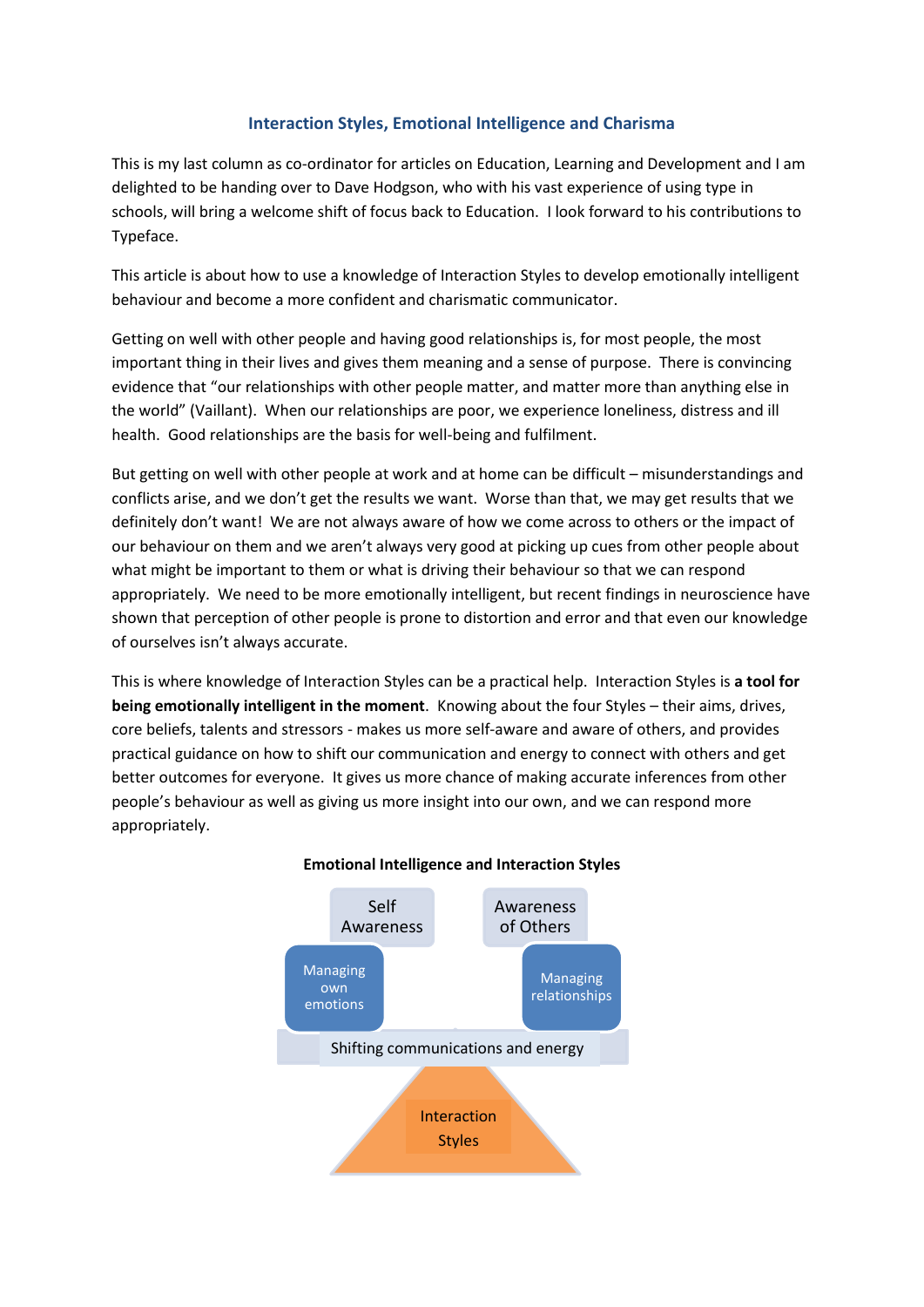At a recent Type Academy workshop, we discussed what aspects of interactions with other people can trigger *positive* emotions in people of each Style. This is what we thought.

| <b>Chart-the-Course</b>  | <b>In-Charge</b>        | <b>Get-things-Going</b> | <b>Behind-the-Scenes</b> |
|--------------------------|-------------------------|-------------------------|--------------------------|
| Push for a plan of       | Push for action with    | Push for involvement    | Push for the best result |
| action                   | results                 |                         |                          |
| Having a process or a    | Seeing movement         | Giving energy to the    | Being allowed the time   |
| plan and "getting        | towards the target      | group, seeing them      | and space to speak       |
| there", not going off at | Hearing people say      | using it and seeing     | Enabling the outcome     |
| a tangent                | what they are doing     | where it takes us       | to develop and emerge    |
| People repeating back    | People speaking about   | Optimistic energy -     | Sense of open-ended      |
| to show they've          | the task, even if they  | "we" can do this        | exploration              |
| understood               | disagree with us or     | Creating a space where  | People listening to      |
| Knowing everyone is      | each other              | connection can happen   | what we have to          |
| on the same track        | Sense of urgency,       | People responding       | contribute               |
| Clarity of               | getting on with the job | with openness and       | People being             |
| understanding from       | without too much        | integrity               | comfortable with some    |
| everyone                 | discussion              | The whole group         | silence                  |
| Deciding with the right  | Feeling of everyone     | feeling important, not  |                          |
| information              | "mucking in"            | only individuals        |                          |
|                          |                         |                         |                          |

#### **Triggers for positive emotions for each Style**

If you know your own triggers for positive (and negative) emotions, you can manage situations better to get what you need. If you are aware of the positive triggers for others, you can adapt your behaviour to respond to what they need and have a positive impact on them.

## **Interaction Styles and Charisma**

One definition of charisma suggests it is in part about triggering positive emotions in others – "the ability to make other people feel good" (Fox Cabane) – rather than triggering negative emotions and making them feel bad. People want to follow you, rather than avoid you (OED definition of charisma is "compelling attractiveness or charm that can inspire devotion").

*Making other people feel good* is often an outcome of emotionally intelligent behaviour and the model of EI below shows that EI feelings and behaviours are underpinned by attitudes of positive self-regard and positive regard for others (Maddocks).

Unpicking these underlying attitudes gives us a route to communicating with confidence and charisma.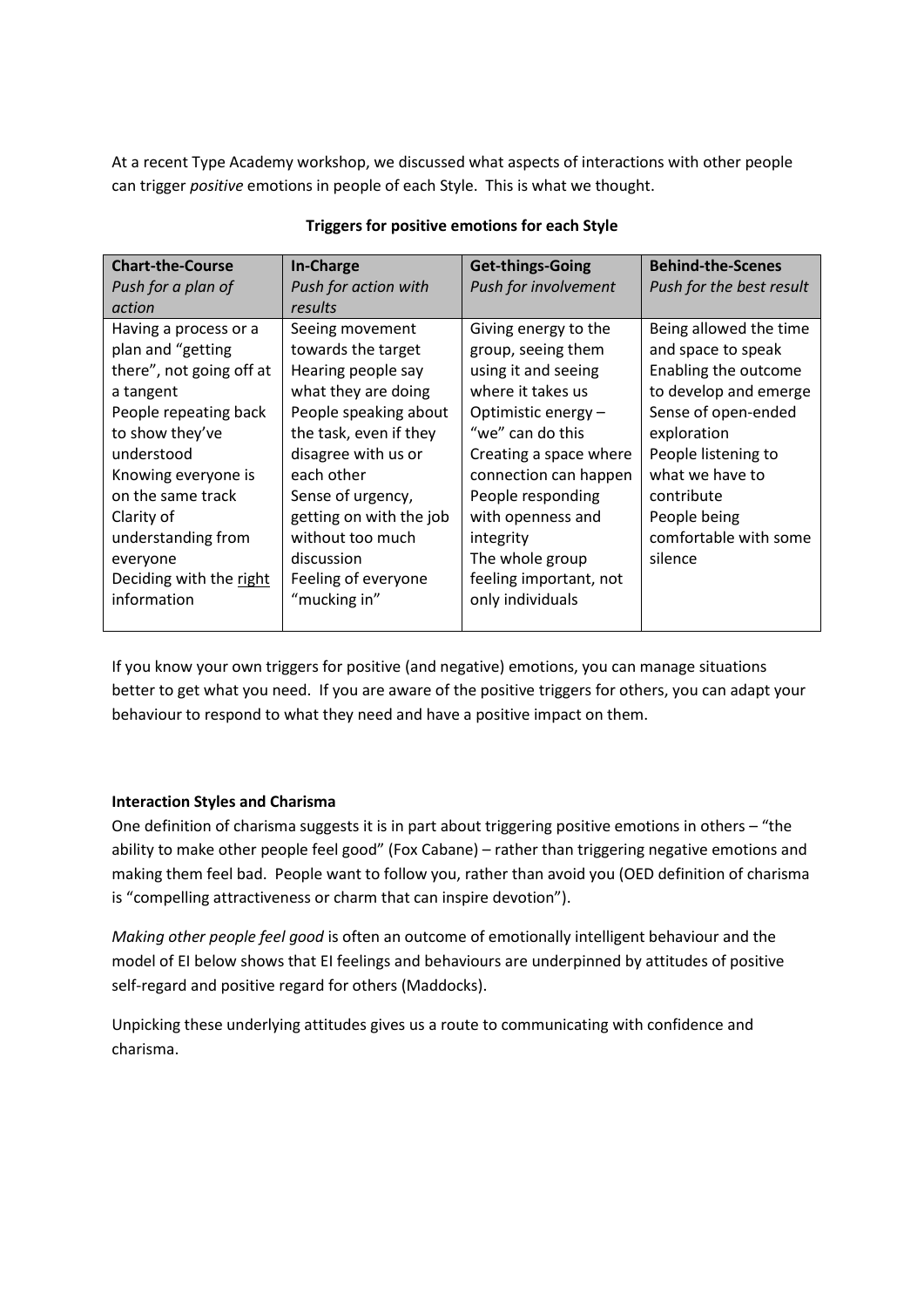|                  | <b>Personal Intelligence</b> | <b>Interpersonal Intelligence</b> |  |
|------------------|------------------------------|-----------------------------------|--|
| <b>Behaviour</b> | Self-management              | Relationship management           |  |
| <b>Feeling</b>   | Self awareness               | Awareness of others               |  |
| <b>Attitude</b>  | Self regard                  | Regard for others                 |  |

Maddocks - The EIP Framework

Having positive regard for ourselves and others is about our basic social needs (Schutz) to feel good about ourselves and to feel that we are:

- Significant ie that we matter to others
- Competent ie that we are respected
- Likeable ie that others like us

We have corresponding fears that can affect our behaviour:

- Fear of being excluded if we are not important to others
- Fear of being humiliated if we fail
- Fear of being rejected if others don't like us

These are fundamental fears and the brain experiences them as acutely as if they were threats to our physical survival, and the flight or fight response can activate (Burnett).

A charismatic person allays these fears by making people feel that they matter, that they are worthy of respect and that they are liked. So, you can develop charisma – the ability to make other people feel good - by behaving in ways that enable others to feel that they are significant, competent and likeable, as well as maintaining positive self-regard by believing the same of yourself. If you don't have positive self-regard, you will feel anxiety and self-doubt, which will prevent you from coming across confidently. If you don't have positive regard for others, if other people don't matter to you, if you don't respect or like them, then this will affect how you behave towards them and the impact will not be charismatic! Holding healthy beliefs that we and the person with whom we are communicating are significant, competent and likeable, is an essential starting point for communicating with confidence and charisma.

## **Tips on how to make other people feel good:**

## **Making people feel significant**

Build rapport, show that they matter, listen, invite them to participate, include them, make eye contact, pay attention to them, don't interrupt them, make them feel special.

## **Making people feel competent**

Give praise, avoid criticism, don't make them feel they are wrong, ask their opinion, encourage them, don't mock them.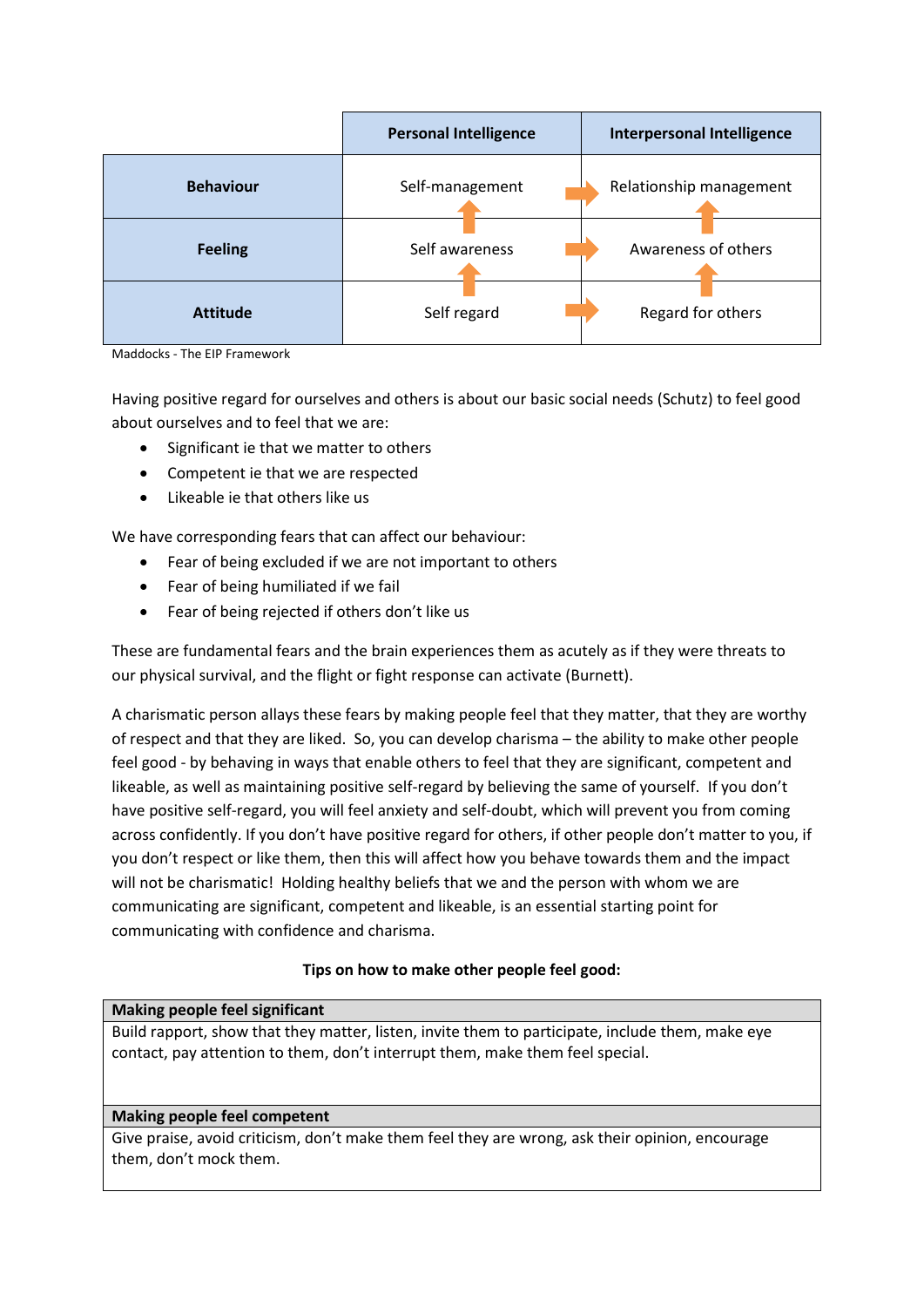#### **Making people feel likeable**

Express liking through your body posture, have an open and approachable manner, smile, soften your eyes, look friendly, express concern for their concerns, show empathy, ask them about themselves, feel goodwill towards them.

Looking at emotional intelligence and charisma with the Interaction Styles lens, there are some specific behaviours that people of each style could develop to get themselves into a resourceful state and have a more confident and charismatic effect on others. We discussed this at the Type Academy, and the chart below shows some initial ideas for people of each style to become more charismatic and confident communicators.

| <b>Chart-the-Course</b> | <b>In-Charge</b>       | <b>Get-things-Going</b> | <b>Behind-the-Scenes</b> |
|-------------------------|------------------------|-------------------------|--------------------------|
| Speak up more           | Be present             | Develop ability to      | Use stories to show      |
| Show more energy $-$ to | Cultivate a genuine    | focus attention         | what something           |
| make moments            | interest in others     | Have a vision, purpose  | sounds like, looks like  |
| memorable               | Slow down speech and   | you believe in          | Maintain eye contact     |
| Show warmth             | movement               | Slow down speech        | when speaking            |
| Smile and soften the    | Make time for others   | Lower your tone of      | Use assertive phrases    |
| eyes                    | Listen actively and    | voice and add some      | Display expressive       |
| Make eye contact        | reflect back           | pauses                  | body language            |
| when speaking and       | Relax your muscles and | Use fewer words $-$ get | Increase the volume of   |
| listening               | breathe deeply         | to the point more       | your voice and lower     |
| Show interest in        | Control your sense of  | quickly                 | the tone                 |
| others' personal lives  | urgency                | Listen and let others   | Avoid raising your tone  |
| Give more explanation   | Practice mindfulness   | speak                   | at the end of            |
| of your ideas           |                        | Be more explicit about  | sentences                |
| Adopt a more open       |                        | what you want to        | Speak up more - think    |
| posture                 |                        | happen                  | it then say it!          |
|                         |                        | Focus on the topic and  | Don't give in to others  |
|                         |                        | be specific             | against your better      |
|                         |                        |                         | judgement                |
|                         |                        |                         |                          |

## **Ideas to develop charismatic effect for each Style**

Awareness of our own Interaction Style (our aims, drives, core beliefs, talents and stressors) helps us have positive self-regard and feel "I'm ok" which in turn enables us to communicate with confidence. Awareness of other Interaction Styles helps us have positive regard for other people and feeling that "you're ok" enables us to act in a way that has a charismatic effect and *makes them feel good.* 

If you would like to discuss any of these ideas further, please get in touch.